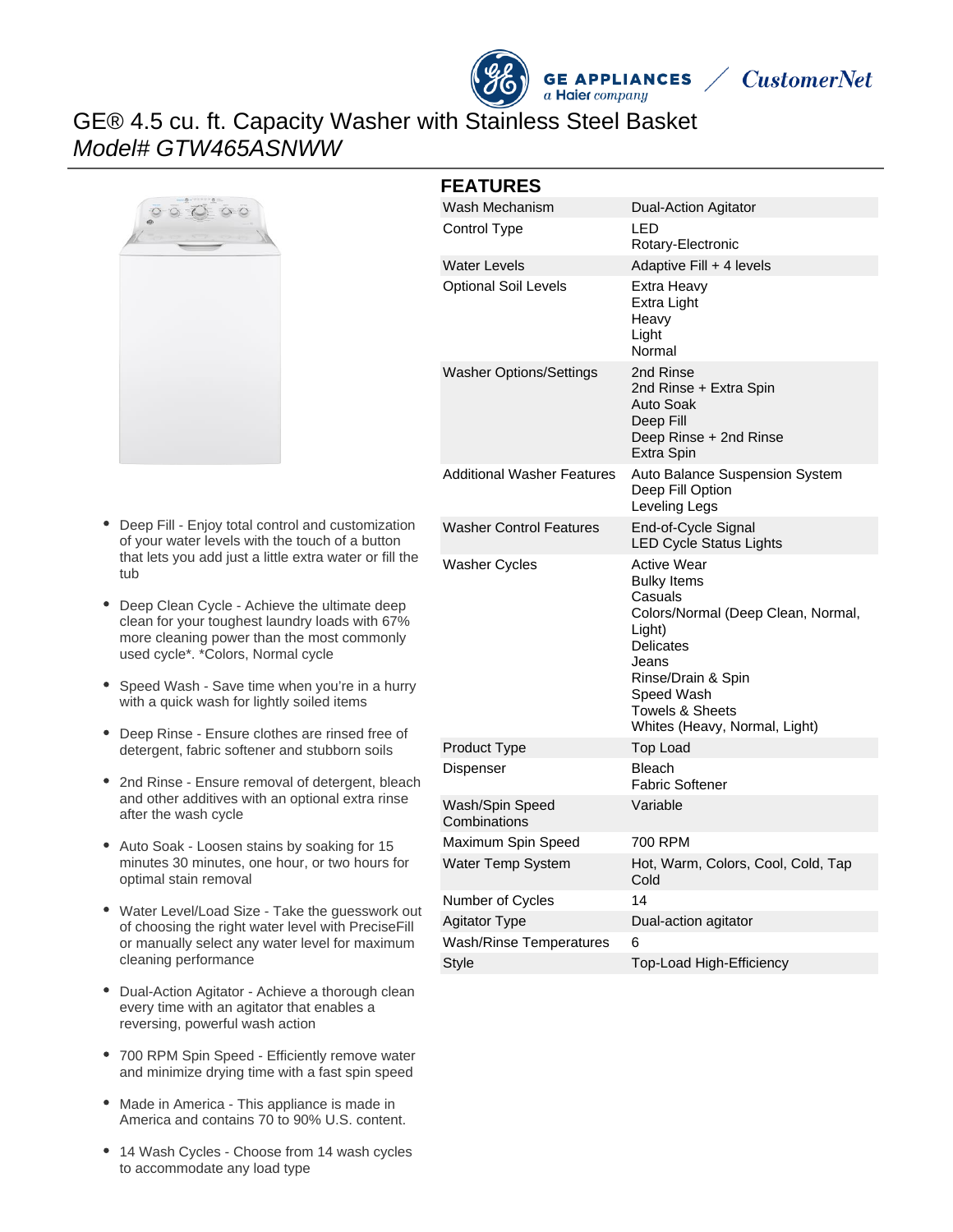6 Water Temperatures - Pick the water temperature you prefer and wash your way

Have more questions? Please contact 1-800-626-2000